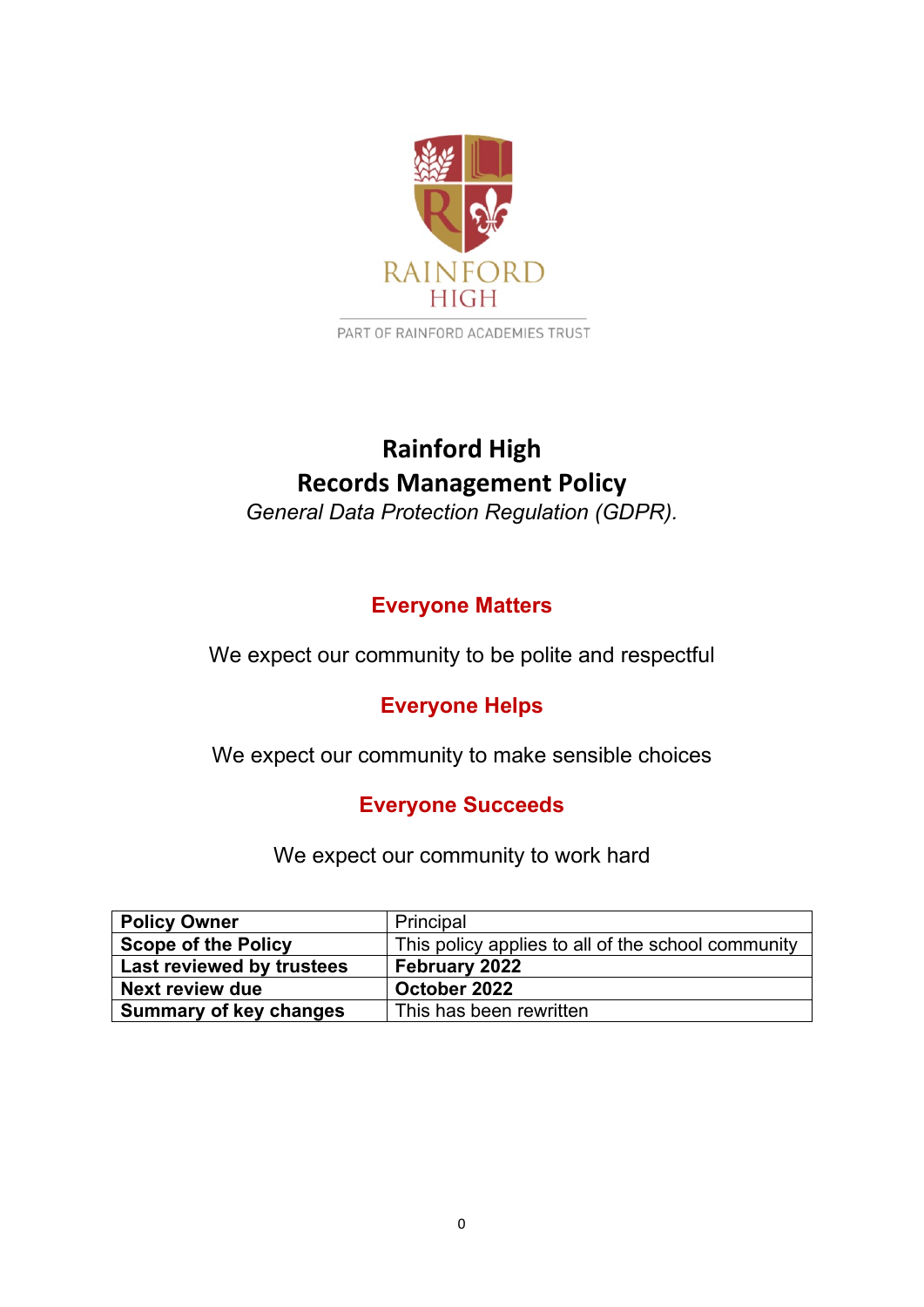#### **Policy Statement**

Rainford High Technology College ("the School") recognises that by efficiently managing its records, it will be able to comply with its legal and regulatory obligations and to contribute to the effective overall management of the institution. Records provide evidence for protecting the legal rights and interests of the School, and provide evidence for demonstrating performance and accountability. This document provides the policy framework through which this effective management can be achieved and audited. It covers:

- Scope
- Responsibilities
- Relationships with existing policies

#### **1. Scope of the policy**

- 1.1 This policy applies to all records created, received or maintained by staff of the School in the course of carrying out its functions.
- 1.2 Records are defined as all those documents which facilitate the business carried out by the School and which are thereafter retained (for a set period) to provide evidence of its transactions or activities. These records may be created, received or maintained in hard copy or electronically.
- 1.3 A small percentage of the School's records will be selected for permanent preservation as part of the School's archives.

#### **2. Responsibilities**

- 2.1 The School has a corporate responsibility to maintain its records and record keeping systems in accordance with the regulatory environment. The person with overall responsibility for this policy is the Headteacher.
- 2.2 The person responsible for records management in the School will give guidance for good records management practice and will promote compliance with this policy so that information will be retrieved easily, appropriately and in a timely way. They will also monitor compliance with this policy by surveying at least annually to check if records are stored securely and can be accessed appropriately.
- 2.3 Individual staff and employees must ensure that records for which they are responsible are accurate and are maintained and disposed of in accordance with the School's records management guidelines.